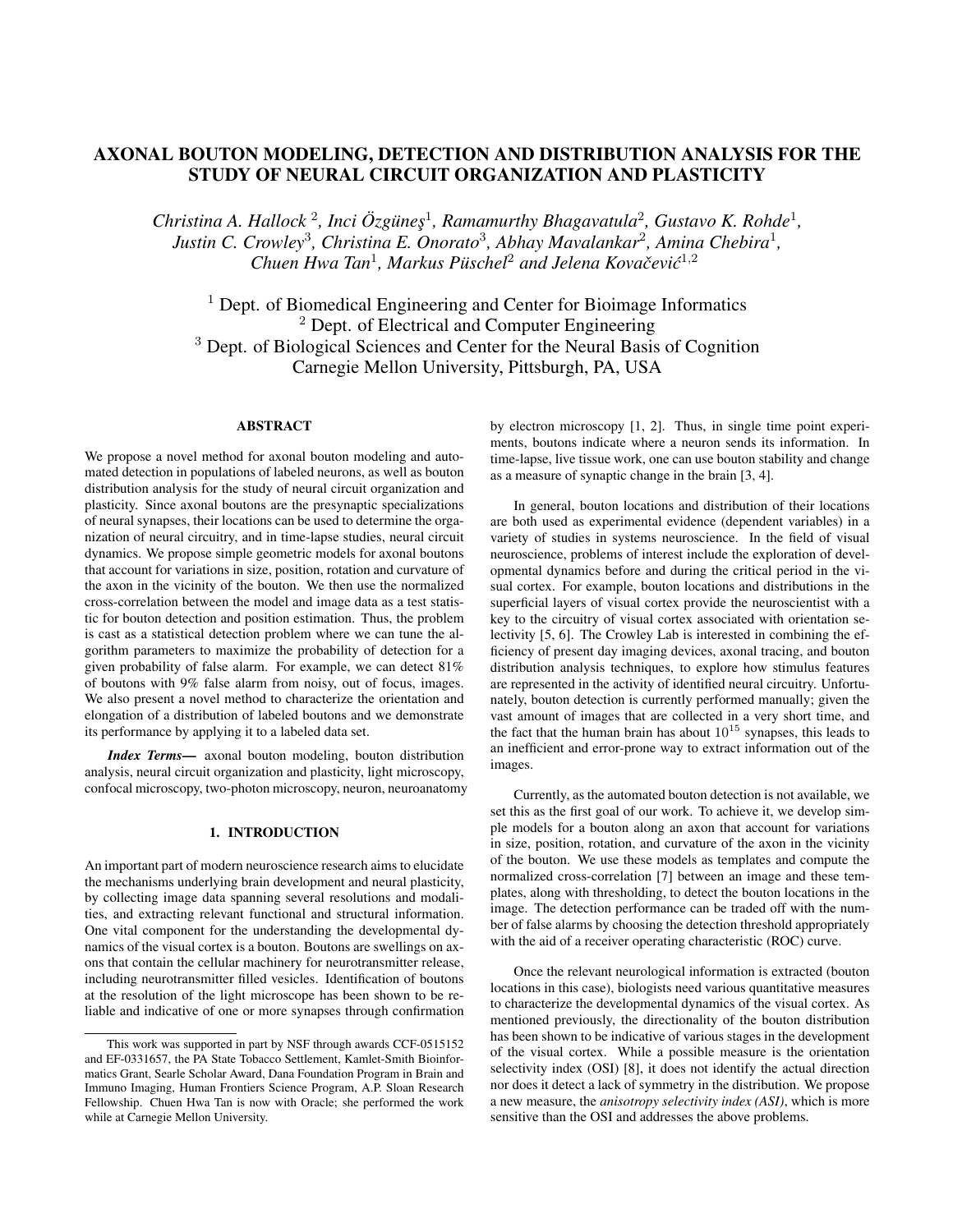## 2. BOUTON MODELING, DETECTION AND ESTIMATION

Bouton Modeling. A simple model for a bouton can be viewed as a pearl on a string: a circular structure (bouton) placed on an elongated tubular structure (axon), with possible curvature. In Fig. 1, top, we show a few examples of boutons extracted from a negative of a brightfield image with a magnification of 63x together with the corresponding geometric models (bottom). Among the models, we have a bouton on a straight axon and a bouton on a curved axon. One can also model a terminal bouton, not shown here. The bouton size and shape as well as the axon curvature and width can be varied. Finally, the model can also be rotated by an arbitrary angle.



Fig. 1. Illustration of bouton models: In the top row, we show a few examples of boutons extracted from a negative of a brightfield image. These boutons can vary in size and rotation, and the axon may curve in the vicinity of the bouton. In the bottom row we show corresponding bouton models mimicking the actual boutons shown above them. Observe that we have a model of a bouton on a straight axon and a bouton on a curved axon, with various bouton sizes. The first model is at 10 degrees and the last model at 30 degrees, while the other models are either at 0 or 180 degrees.

Bouton Detection and Estimation. To estimate and detect boutons, we first incorporate a given model into a 2D template of size  $m \times n$  pixels. The resolution of the image is used to translate actual measurements in  $\mu$ m of axon width and bouton radius into pixels. Then, to find the bouton locations in an image, we use the normalized cross-correlation  $\gamma$ , between the image f and the model t at  $(u, v)$  (see (1)). By using normalized cross-correlation as opposed to traditional cross-correlation, we ensure that our detections are tolerant to changes in image intensity [7].

$$
\gamma = \frac{\sum [f(x,y) - \bar{f}_{u,v}][t(x-u,y-v) - \bar{t}]}{\sqrt{\sum [f(x,y) - \bar{f}_{u,v}]^2 \sum [t(x-u,y-v) - \bar{t}]^2}}, \quad (1)
$$

The sums above are computed over  $(x, y)$  under the window containing the model t positioned at  $(u, v)$ ,  $\bar{t}$  is the mean of the model and  $\bar{f}_{u,v}$  is the mean of  $f(x, y)$  in the region under the model. After the correlation, the resulting image will have values ranging from −1 to 1. We extract the locations whose correlation coefficients are greater than that of a global threshold parameter  $T$ ; its value can be set to accommodate a trade-off between the probability of correct detections and the probability of false alarms (an undesirable outcome from the biological point of view).

We repeat the process of normalized cross-correlation and thresholding for each of the various models described previously. For each model, since an axon and bouton can occur at any orientation in an image, we iterate through several rotations of the model. After applying the chosen threshold, the peak location corresponding to the largest value of the correlation coefficient is stored. We also impose

a minimum radius  $R_{\text{min}}$  within which there can only be one peak; in other words, two boutons cannot be closer than  $R_{\text{min}}/2$ . (This minimum radius is based on the bouton size and the axon width and it does play an important role in eliminating false alarms.) Once we exhaust our model space, we look through the peak locations accumulated over the search space, and choose those whose crosscorrelation values are the highest, again enforcing a minimum radius within which there can only be one peak.

Data Set. Tissue preparation was similar to previously published protocols [6]. All procedures were approved by the Duke University institutional animal care and use committee. Histology specimens on glass slides were transferred to Carnegie Mellon University for further analyses.

*Neural Tracer Injections.* Iontophoretic injections were made with microdot glass micro pipettes with a tip diameter of  $\sim 10 \mu m$ containing 5% biocytin (Sigma, St. Louis, MO) in saline using pulsed current (7 sec on, 7 sec off) of 2.5 mamps for 10-15 min. After the injection the animal was sutured and returned to its cage.

*Tissue Processing.* After a 16-hr recovery period, the animal was deeply anesthetized with Nembutal (25 mg, i.p.) and transcardially perfused with 0.9% saline, followed by 10% formalin in 0.1 M sodium phosphate buffer. The brain was removed and a block of cortex containing V1 was flattened while immersed in 20% sucrose in 0.1 M sodium phosphate buffer and maintained at 48C overnight. The following day, 40 mm tangential sections were cut from the block on a freezing microtome. Procedures for visualization of the biocytin label have been published previously [9]. Briefly, goat antibiotin and biotinylated rabbit anti-goat antibodies (Vector Laboratories, Burlingame, CA) were used to amplify the signal before processing with the standard avidin-biotin complex (Vectastain Kit PK-4000, Vector, Burlingame, CA) reaction, and diaminobenzidine with nickel and cobalt intensification.

*Imaging.* 12-bit brightfield images (1344  $\times$  1024) were acquired with a Hamamatsu ORCA ER-AG CCD camera coupled with a 0.63x reduction optic to a Zeiss Axioplan 2 microscope fitted with a Plan-Apochromat 63x (1.4 NA) oil immersion objective. The ground truth is obtained by having an expert mark the bouton locations.



Fig. 2. Locations of correctly detected (circles), missed (triangles) and incorrectly detected boutons (+'s). We have also isolated false alarms that lie on what we believe to be boutons not labeled in the ground truth (squares).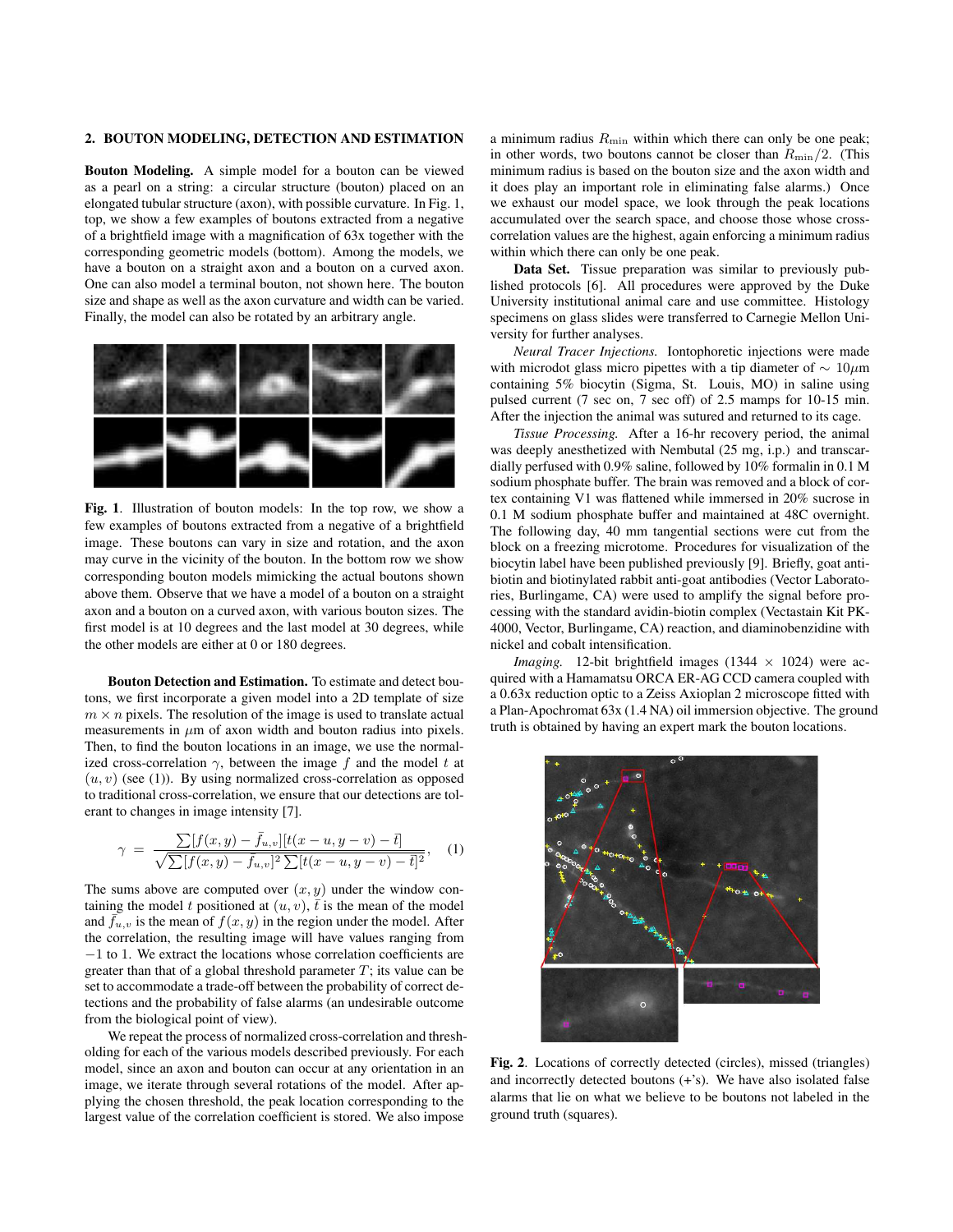Results. To illustrate the effect of a threshold, Fig. 2 shows an example with  $T = 0.875$  and  $R_{\text{min}} = 10$  pixels (1.6  $\mu$ m) where the locations of the correctly detected (circles), missed (triangles) and incorrectly detected (+'s) boutons are marked.

The performance of the bouton detection algorithm can be assessed, in a statistical sense, using an ROC curve, where, for a given set of parameters in the detection algorithm, the probability of mislabeled boutons is plotted against the probability of correct detections. In our case, these were computed empirically by comparing the results produced by our algorithm against ground truth data. The ROC curve also allows one to choose a threshold that satisfies some probability of false detections, or correct detections. In Fig. 3 (top), we set  $R_{\text{min}} = 10$  pixels and trace the ROC curve shown in the same figure (bottom). Each data point on the curve correspond to a different T. For example, the result shows that the method can detect 81% of the boutons with 9% false alarm rate. Interestingly enough, although the manually marked boutons are used as ground truth, these are not perfect, that is, experts miss boutons on occasion (we show examples of such misses in Fig. 2). Some of these have been marked by our algorithm as false alarms, although in reality, they are boutons missed during manual process.



Fig. 3. An image with bouton detection results (top) and its corresponding ROC curve with  $R_{\text{min}} = 10$  pixels (1.6  $\mu$ m, bottom).

Due to our method of sorting and pruning multiple detections that are in the vicinity of each other, we cannot generate a complete ROC curve by incrementing our detection threshold through all possible values; rather, our thresholds range from 0.75 to 1.00 in steps of 0.001. The true number of false alarms possible is that generated by using a threshold of -1 which we cannot simulate due to complexity. Ignoring our method of eliminating multiple proximal detections, the maximum number of false alarms in an image of size  $m \times n$  pixels, given that there are N boutons in an image, would be  $m \times (n - N)$ . However, our algorithm reduces this to an unquantifiable number, and thus, our maximum number of false alarms is generated using a threshold of 0.75. In order to normalize the axes of our ROC curve to the traditional [0, 1] range, we choose to divide the number of true detections and the number of false alarms, by

the number of labeled boutons in the ground truth and the maximum number of false alarms, respectively. We are in fact normalizing by a number that is significantly smaller than the "true" maximum number of false alarms, resulting in a probability of false alarm that is in fact higher than it should be.

# 3. BOUTON DIRECTIONALITY ANALYSIS

We now show one example of the type of analysis needed once the bouton locations have been extracted. This analysis will be performed on a different data set, one that has already been labeled.

Neuroscientists study bouton distribution as it gives useful information about a developmental stage and condition. In general, an animal's visual cortex cells are more directional as that animal reaches adulthood. Qualifying the distribution as "more directional" means simply that the labeled axons and boutons extend for longer distances, are more densely distributed and give off more terminal boutons, all this along an axis in the map of visual space that corresponds to the preferred orientation of the injection site.

Orientation Selectivity Index. Currently, there is no standard measure available to characterize directionality of bouton distribution. A possible measure is the OSI index proposed in [8], which uses Fourier analysis to quantify directionality as follows:

$$
OSI = \frac{A_2}{A_0 + A_2},
$$
 (2)

where  $A_0$  is the DC component of the Fourier transform, while  $A_2$  is the second harmonic. In the above, the input boutons are typically divided into 36 bins, each encompassing 10 deg to create a histogram on which the Fourier transform is applied. The OSI value is typically expressed in %, and the higher the percentage, the more directional the distribution. The meaning behind the second harmonic is that two peaks, equidistant on the unit circle, would appear, denoting a single direction.

The issues with the OSI are that the it does not identify the actual direction nor does it detect a lack of symmetry in the distribution of the boutons (actually, for the measure to be valid, the distribution must be symmetric).

Anisotropy Selectivity Index. Inspired by anisotropy measures for quantifying diffusion profiles [10], we propose a new measure called *anisotropy selectivity index (ASI)* to quantify the directionality of the bouton distribution. It is defined as

$$
ASI = 2\left(\frac{\lambda_1}{\lambda_1 + \lambda_2} - 0.5\right), \quad \text{with } \lambda_1 \ge \lambda_2,\tag{3}
$$

where  $\lambda_{1,2}$  are the eigenvalues of the following matrix:

$$
S = \frac{1}{N} \sum_{i=1}^{N} q_i q_i^T,
$$
 (4)

with  $q_i$  the vectors of bouton locations. Again, we express ASI in percentages; the higher the ASI, the more directional the distribution. Moreover, the eigenvalues as well as the corresponding eigenvectors give information about the major axis of bouton distribution.

Data Set. We used bouton distribution data from layers 2 and 3 of the primary visual cortex of tree shrews of various ages. We had 10 data sets; 3 at 14 days, 1 at 18 days, 1 at 21 days, 1 at 22 days, 1 at 29 days, 1 at 43 days and 2 adult ones. To ensure none of the boutons are missed, they have been marked by a human expert.